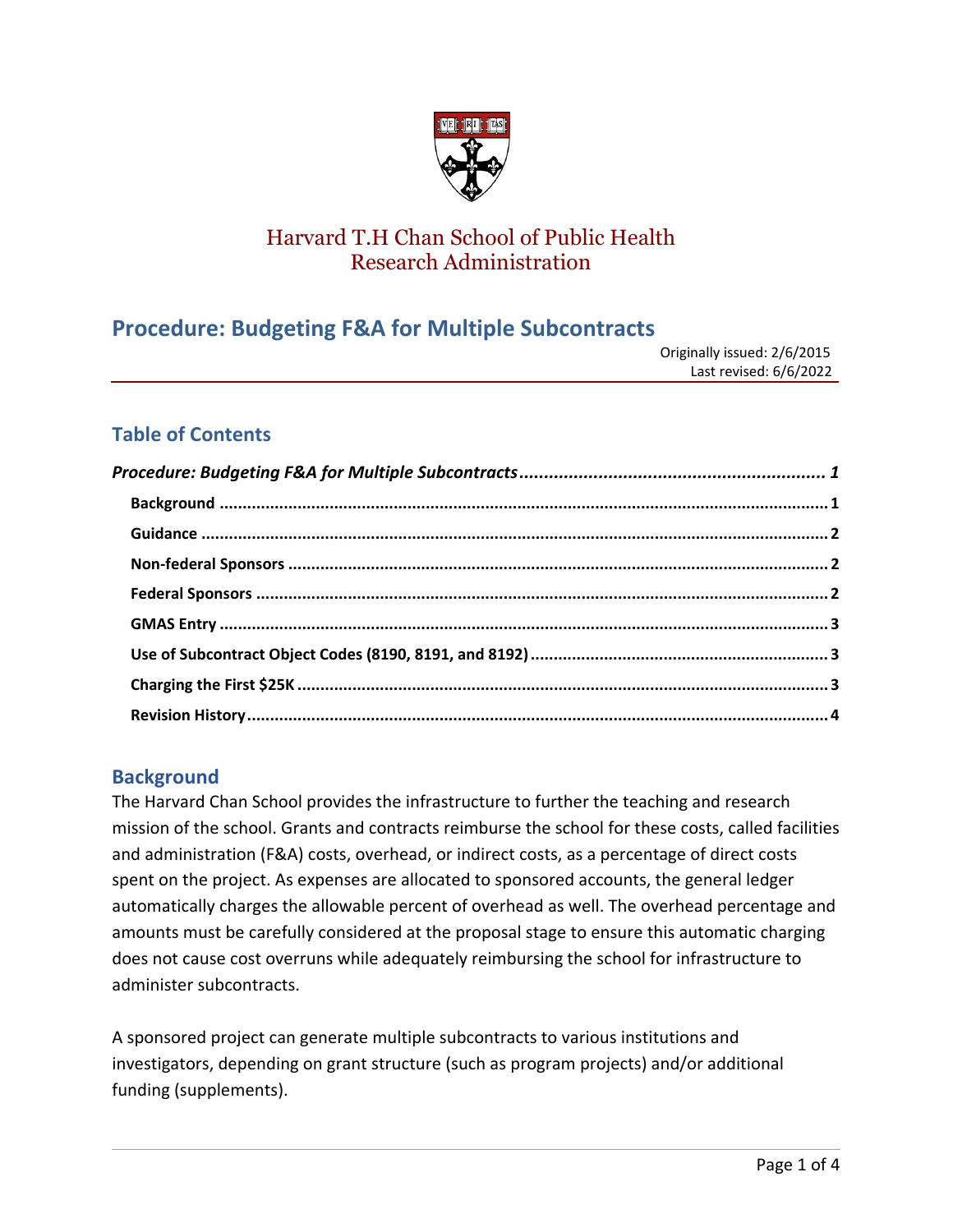### <span id="page-1-0"></span>**Guidance**

For the purpose of budgeting and charging F&A to subcontracts, a subcontract is defined as a PI at an institution, regardless of the number of different scopes of work, budgets or subcontract documents issued, per competing segment.

#### <span id="page-1-1"></span>**Non-federal Sponsors**

Follow the sponsor's grant policy regarding budgeting F&A for subcontracts. Always review the guidance before each application to ensure there have been no changes. Remember, nonfederal sponsors use Total Direct Costs (TDC) as a base for calculating F&A unless specified in the sponsor's policy.

#### <span id="page-1-2"></span>**Federal Sponsors**

The Chan School's federally negotiated facilities and administration (F&A) rate agreement allows the school to assess F&A on the first \$25,000 of a subcontractor's direct costs on all federal awards. Exceptions will be detailed in program or funding announcements. Example of federal program project with multiple subcontracts to same PI/institution:

#### Admin Core:

- **Sub #1:** Dr. Washington (Boston Children's Hospital) IDC taken on 1<sup>st</sup> 25K
- **Sub #2:** Dr. Jefferson (U Mass Medical) IDC taken on 1<sup>st</sup> \$25K

#### Community Outreach Core:

• **Sub #3:** Dr. Madison (Channing Lab/BWH) - IDC taken on 1<sup>st</sup> \$25K

#### Biostatistics Core:

• Sub #4: Dr. Monroe (Harvard Pilgrim) - IDC taken on 1<sup>st</sup> \$25K

#### Project 1:

• **Sub #5:** Dr. Adams (Harvard Pilgrim) - IDC taken on 1<sup>st</sup> \$25K

#### Project 2:

- **Sub #6:** Dr. Jefferson (UMass Medical) IDC NOT taken on 1<sup>st</sup> \$25K here, but is taken in Admin Core
- **Sub #7:** Dr. Madison (Channing Lab/BWH) IDC NOT taken on 1<sup>st</sup> \$25K, but is taken in Community Outreach Core
- **Sub #8:** Dr. Jackson (Boston Children's Hospital) IDC taken on 1<sup>st</sup> \$25K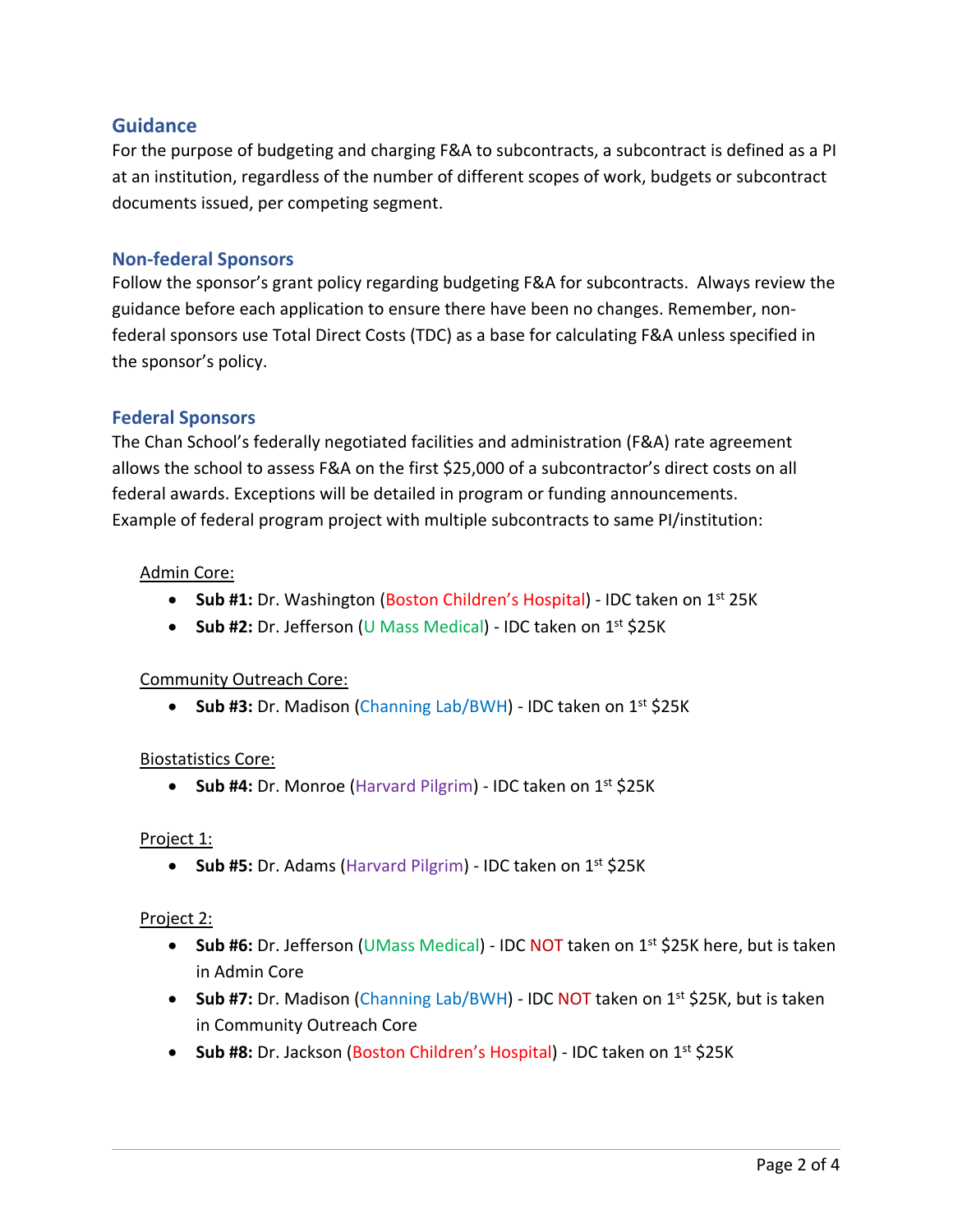#### <span id="page-2-0"></span>**GMAS Entry**

When entering multiple subcontracts to the same institution into GMAS, a separate subcontract should be made for each original (segment initial year) agreement executed. GMAS will create a unique reference number for each subcontract, the *Subagreement no.*; this allows for differentiation of subcontracts to the same institution and PI.

| Subrecipient $\diamond$                                             | Description $\diamond$ | Subagreement no. $\diamond$ | Status $\diamond$ | Subrecipient PI $\diamond$ |
|---------------------------------------------------------------------|------------------------|-----------------------------|-------------------|----------------------------|
| Ann and Robert H.<br>Lurie Children's<br><b>Hospital of Chicago</b> | Lurie AMP              | 5121713                     | Active            | <b>Ellen Chadwick</b>      |
| Ann and Robert H.<br>Lurie Children's<br><b>Hospital of Chicago</b> | Lurie HECC             | 5121239                     | Active            | <b>Ellen Chadwick</b>      |
| Ann and Robert H.<br>Lurie Children's<br><b>Hospital of Chicago</b> | Lurie SAC Chadwick     | 5115568                     | Active            | Ellen Chadwick             |

# <span id="page-2-1"></span>**Use of Subcontract Object Codes (8190, 8191, and 8192)**

The Harvard general ledger provides three object codes for recording subcontract expenses. They are available in the general ledger for Department/Local Level Managing Units to track subcontract expenditures and their associated indirect costs. It is important to accurately record subcontract expenditures in the general ledger since these transactions impact the sponsored base for indirect cost calculation.

- **8190** (*assesses OH*) this object code records the first \$25,000 of each PI/institution subcontract combination. If Harvard overhead is to be taken on the account, use this object code until the \$25,000 threshold has been reached; invoices may require split coding and previous payments below \$25,000 should be considered
- **8191** (*does not assess OH*) this object code records subcontract expenses above the maximum threshold for assessing overhead (the portion not subject to Harvard F&A), typically \$25,000 but can vary by non-federal sponsor
- **8192** (*assesses OH*) This object code records expenses beyond the initial \$25,000 that takes overhead but below the threshold at which overhead stops being assessed by the sponsor

#### <span id="page-2-2"></span>**Charging the First \$25K**

Object codes are used, depending on the sponsor's terms and conditions. Per the University's rate agreement with the Department of Health and Human Services, indirect costs are charged on the first \$25,000 of each subcontract in a federal proposal. However, some non-federal